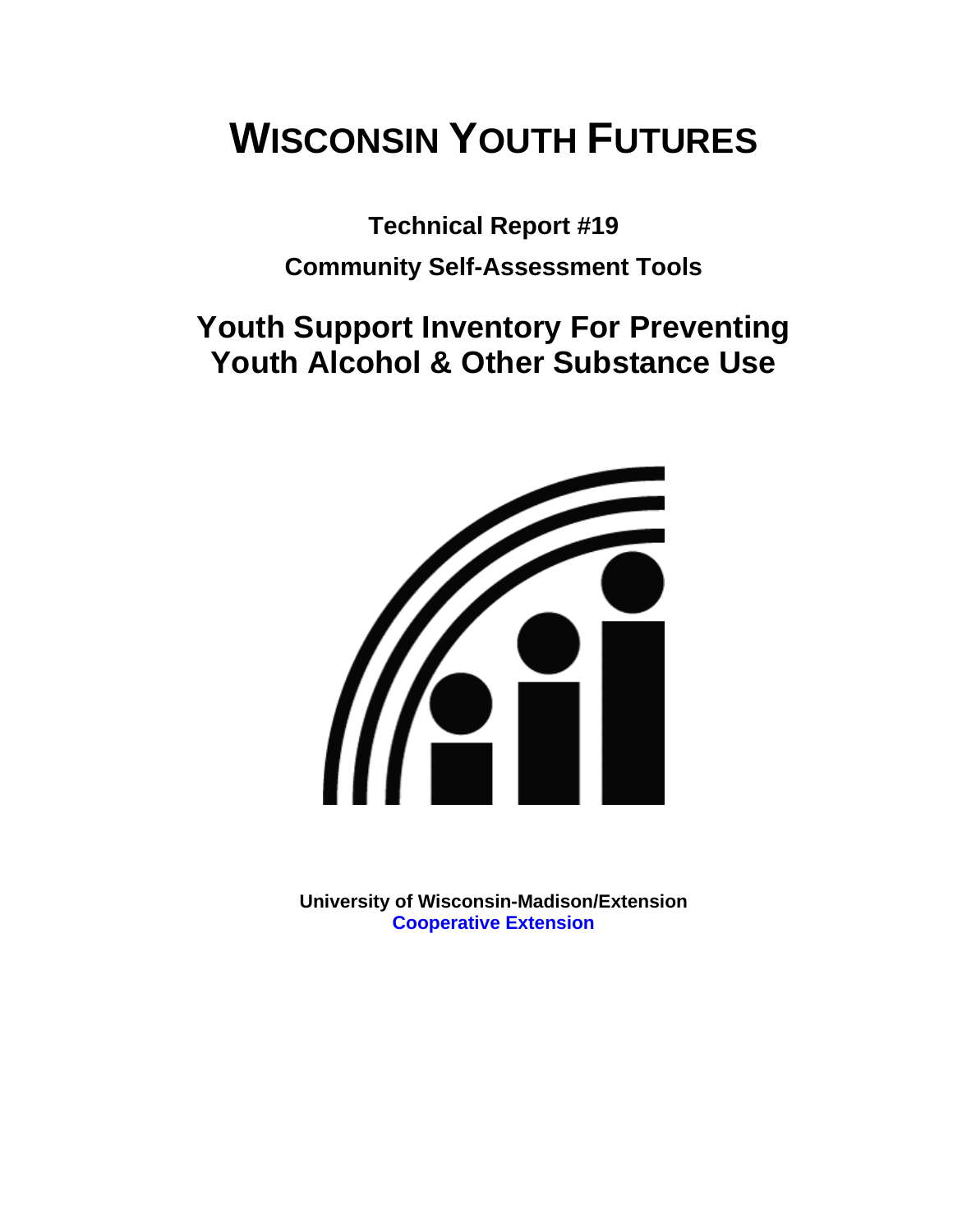## **Technical Report #19 Community Self Assessment Tools:**

# **Youth Support Inventory For Preventing Youth Alcohol & Other Substance Use**

#### **Instructions**

The purpose of the inventory is to identify areas where support for youth in this community is strong as well as areas where it could improve. Each item has been selected because scientific studies have found it to be related to alcohol and other drug use/abuse among young people. While no community has all of the supports listed, it is often possible to develop supports when citizens like you think they are important.

In order to begin thinking about the resources available in your community, please rate each item to the best of your knowledge; leave blank any questions you do not have enough information to complete on your own. Several items of the inventory labeled *community data* are completed with the data from the TAP survey or other local information sources. For those items labeled *citizen rating*, fill in the blanks by marking "Extensive", "Limited", "Does Not Exist", or "?". Also note by each statement the specific supports or resources available in the community.

The inventory is usually completed by a committee or coalition, first in small groups and the in the large group. After you have rated the items in the assigned section, discuss each item with your small group. Agree on a small group rating of "Extensive", "Limited", "Does Not Exist", or "?". The "?" means you are not sure whether this support is present or available and your group will need to gather further information to find out. Ratings of "Limited" or "Does Not Exist" are gaps that exist in your community and are areas that may need attention. Select a spokesperson from the small group to report back your ratings to the large group. The members of the large group can accept the ratings of the small group or make changes. The consensus reached by the group assesses the community's strengths and shortcomings in preventing alcohol and drug use/abuse.

Copyright © 1999 by the University of Wisconsin Board of Regents. Do not copy without permission from the authors.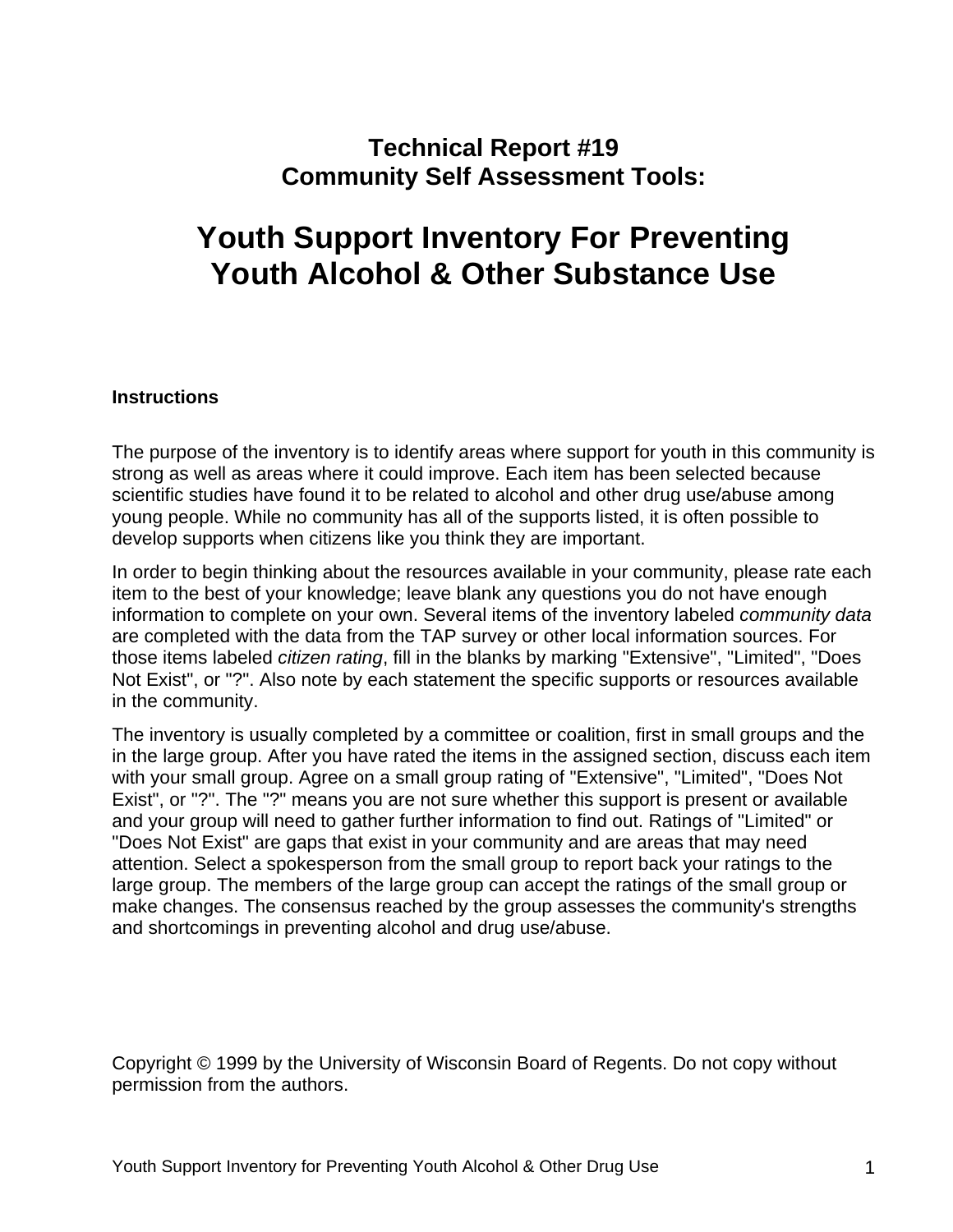### **Individual Factors**

- % 1. Percent of youth who report drinking beer, wine or hard liquor once a week or more
- % 2. Percent of youth who report having 5 or more drinks in a row in the past month



#### **Parenting Practices**

- % 3. Percent of youth who never or rarely have worthwhile discussions with their parents about the risks of drinking or taking drugs
	- % 4. Percent of youth who would like to talk more frequently with their parents about things that are important to them
	- % 5. Percent of youth who report they never, rarely, or sometimes tell their parents who they will be out with before they go
- % 6. Percent of youth who report they never, rarely or sometimes know where they are when they go out at night

| Exten<br>-sive | Lim-<br>ited | <b>Does</b><br><b>Not</b><br><b>Exist</b> |    |                                                                                                 |
|----------------|--------------|-------------------------------------------|----|-------------------------------------------------------------------------------------------------|
|                |              |                                           | 7. | Parents talk to their children about drinking and other<br>drugs in an educational, helpful way |
|                |              |                                           | 8. | Parents spend time trying to communicate with youth and<br>be supportive                        |

#### **Parent Education Opportunities**

9. Parent education classes are available and accessible 10. Parent education newsletters are provided to parents of adolescents in the community 11. Home visitor programs exist for high-risk families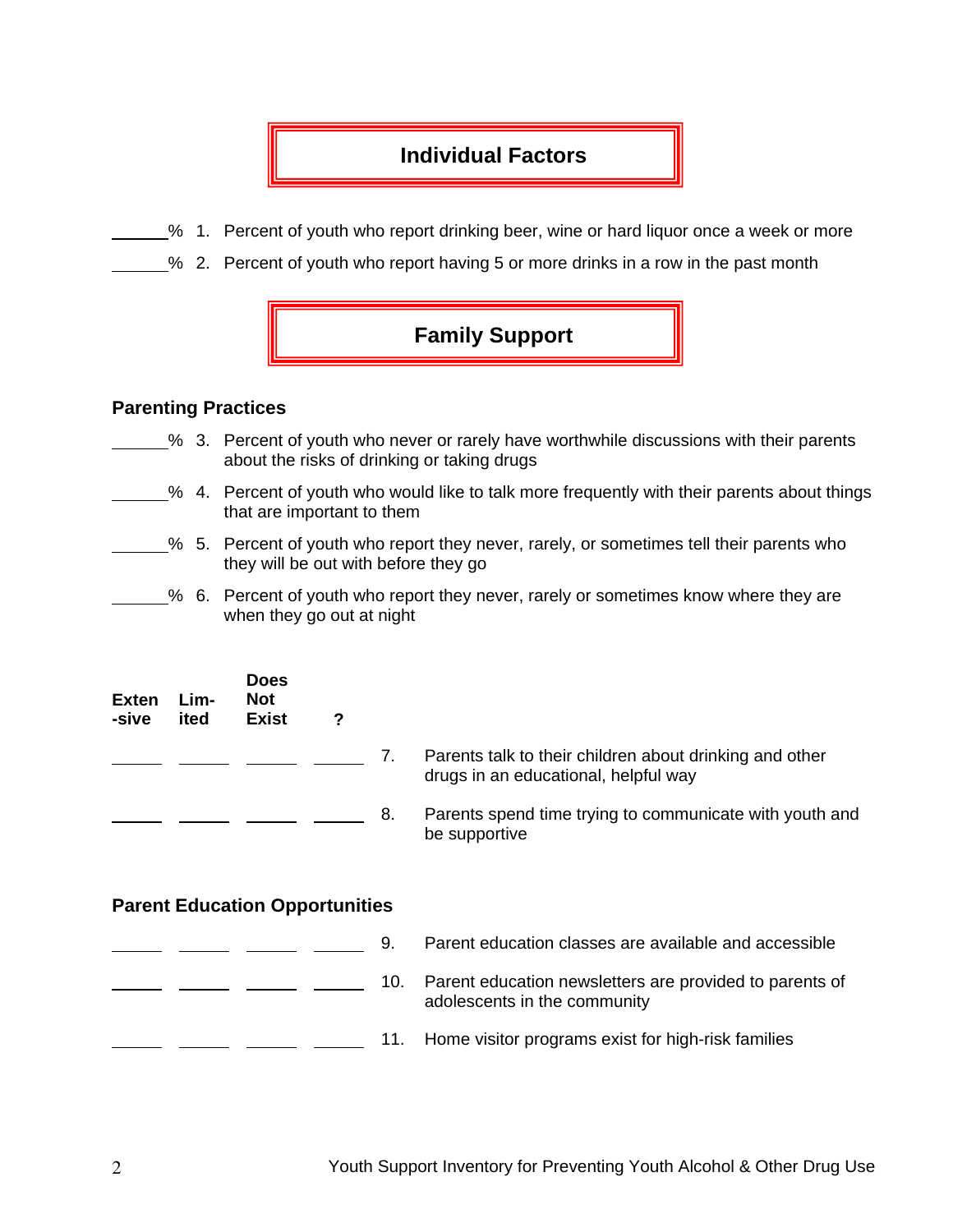#### **Community Support of Parents**

Parents support each other and the community supports parents:

- % 12. Percent of youth who report neighbors would tell their parents if they saw them doing something wrong
	- % 13. Percent of youth who report their parents never, rarely, or sometimes know where they are after school

| <b>Exten</b><br>-sive | Lim-<br>ited | <b>Does</b><br><b>Not</b><br><b>Exist</b> | ? |     |                                                                                                                                    |
|-----------------------|--------------|-------------------------------------------|---|-----|------------------------------------------------------------------------------------------------------------------------------------|
|                       |              |                                           |   | 14. | Neighbors and other adults in the community assist<br>parents in monitoring youth in positive ways                                 |
|                       |              |                                           |   | 15. | Parents have opportunities to meet, share and talk with<br>other parents                                                           |
|                       |              |                                           |   | 16. | Community has widely known, generally agreed upon<br>norms and standards regarding issues such as alcohol<br>use and curfews, etc. |
|                       |              |                                           |   | 17. | Before and after school child-care is available for<br>students who need it                                                        |
|                       |              |                                           |   |     | <b>School Support</b>                                                                                                              |

#### **Support During School Transitions**

5% 18. Percent of eight graders who report using beer, wine or hard liquor 1 to 3 times a month

Ш

% 19. Percent of ninth graders who report using beer, wine or hard liquor 1 to 3 times a month

| Exten<br>-sive | Lim-<br>ited | <b>Does</b><br><b>Not</b><br><b>Exist</b> | ? |     |                                                                                                                            |
|----------------|--------------|-------------------------------------------|---|-----|----------------------------------------------------------------------------------------------------------------------------|
|                |              |                                           |   | 20. | The school and community have formal means of<br>supporting students during changes from one school<br>building to another |
|                |              |                                           |   | 21. | Drinking increases when students enter high school                                                                         |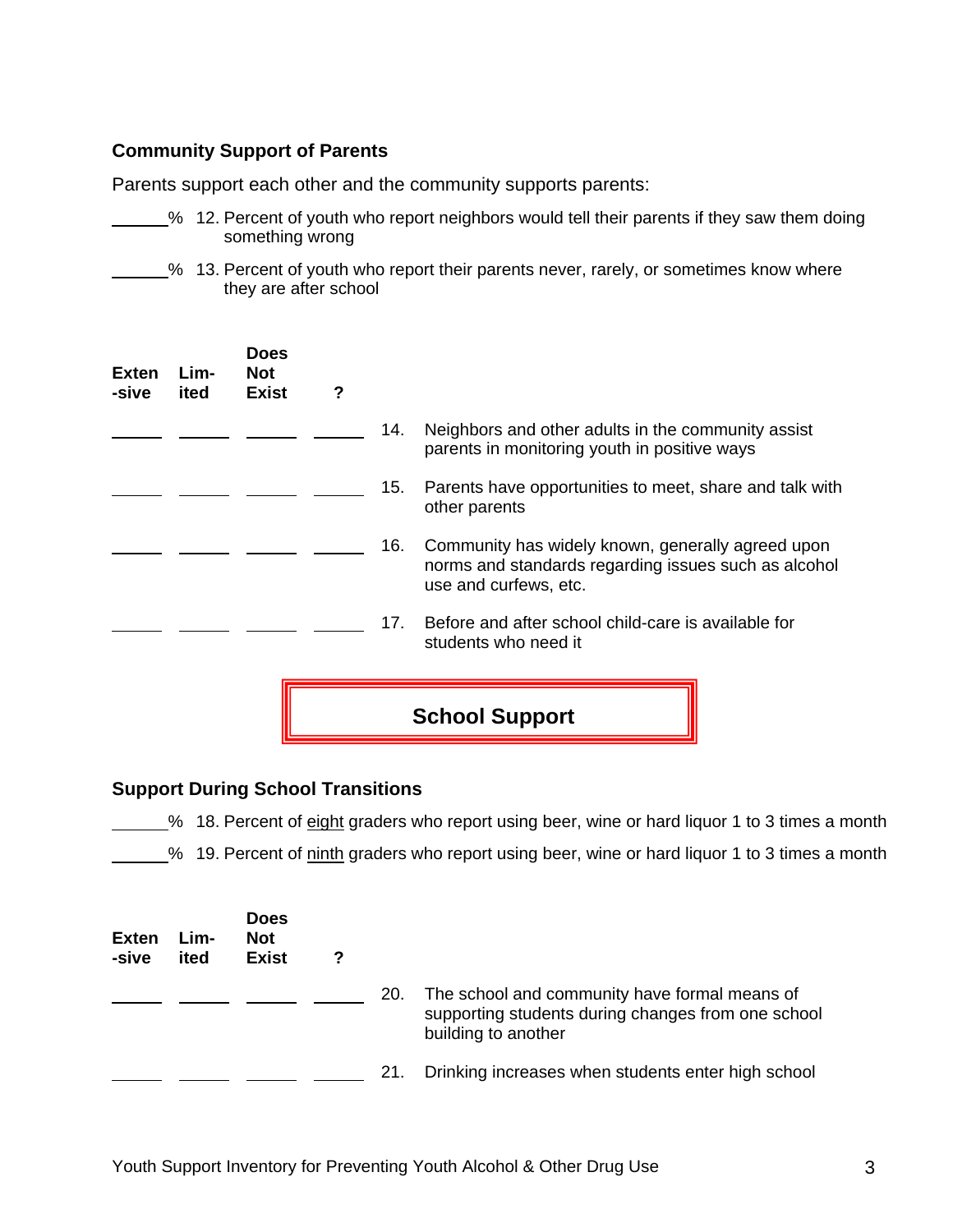#### **Student Academic Performance**

- % 22. Percent of students who believe they are getting a good and high quality education
- **23. Percent of students who report getting grades of C or below**
- % 24. Percent of unexcused absences from school

| <b>Exten</b><br>-sive | Lim-<br>ited | Does<br><b>Not</b><br><b>Exist</b> | ? |     |                                                                                                           |
|-----------------------|--------------|------------------------------------|---|-----|-----------------------------------------------------------------------------------------------------------|
|                       |              |                                    |   | 25. | Most students find their education relevant and high<br>quality                                           |
|                       |              |                                    |   | 26. | Schools and teachers work with students who find school<br>irrelevant or experience academic difficulties |
|                       |              |                                    |   | 27. | Efforts are made to challenge gifted students                                                             |

#### **Student Commitment to School**

- **28. Percent of students who report they enjoy going to school**
- % 29. Percent of students who play sports
	- **20.** Students are involved in making decisions about school life (i.e., rules for behavior, extracurricular activities, school beautification)
	- **EXECUTE: EXECUTE:** 21. Students are given the opportunity to learn leadership skills and other skills necessary for successful involvement in school activities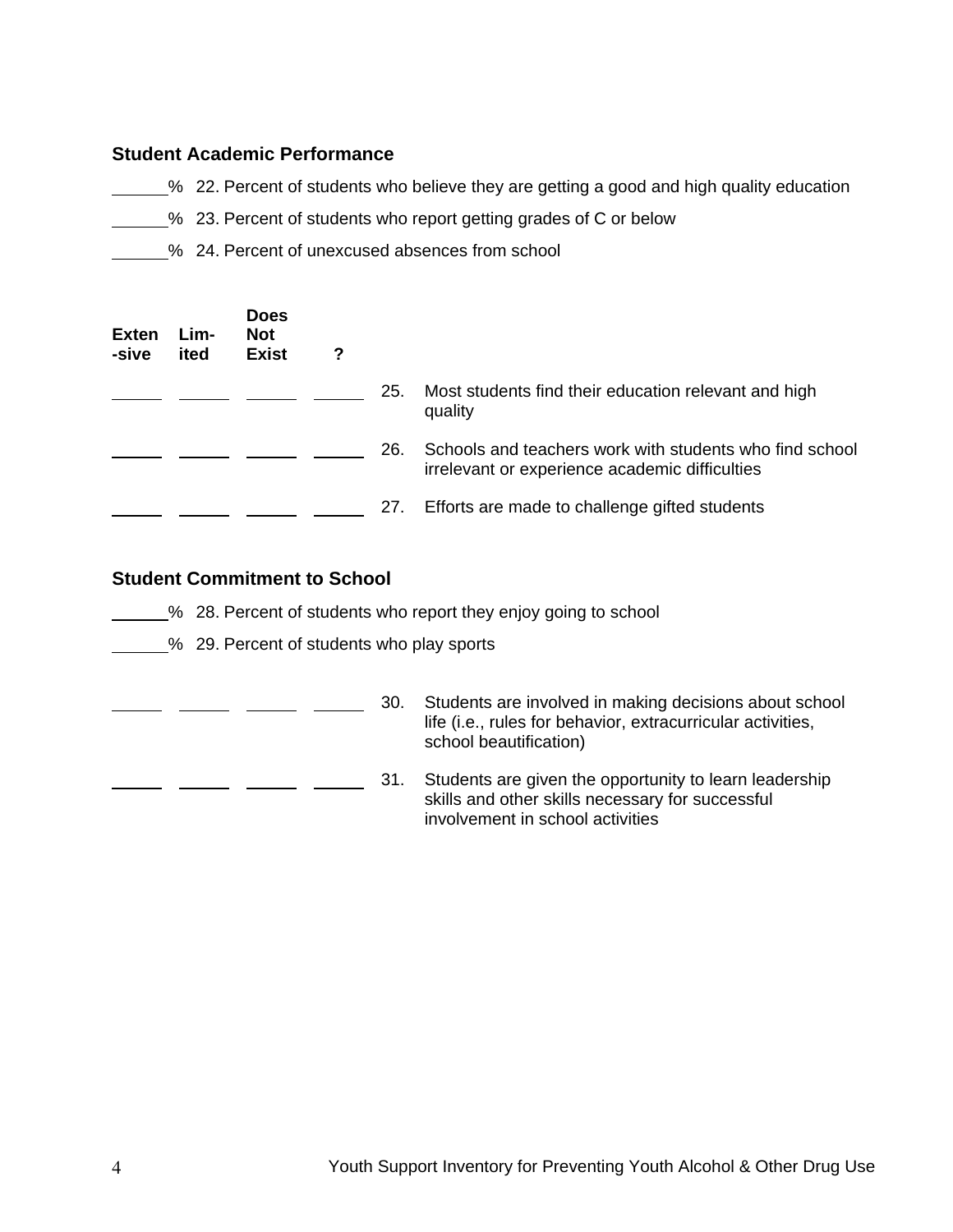#### **Teaching and School Practices**

| <b>Exten</b><br>-sive | Lim-<br>ited | <b>Does</b><br><b>Not</b><br><b>Exist</b> | $\overline{\mathbf{?}}$ |     |                                                                                                                                                     |
|-----------------------|--------------|-------------------------------------------|-------------------------|-----|-----------------------------------------------------------------------------------------------------------------------------------------------------|
|                       |              |                                           |                         | 32. | Students have frequent opportunities to meet with<br>advisors or teachers                                                                           |
|                       |              |                                           |                         | 33. | The school takes steps to welcome new students                                                                                                      |
|                       |              |                                           |                         |     | <b>Peer Climate</b>                                                                                                                                 |
|                       |              |                                           |                         |     | % 34. Percent of youth who drink because their friends want them to                                                                                 |
|                       |              |                                           |                         |     | % 35. Grade(s) at which students report worrying most about being pressured to drink                                                                |
|                       |              |                                           |                         | 36. | School and community campaigns attempt to change<br>peer norms that encourage involvement in alcohol use                                            |
|                       |              |                                           |                         | 37. | Youth who do not use alcohol are visible, supported, and<br>rewarded                                                                                |
|                       |              |                                           |                         | 38. | Older youth interact with and serve as positive role<br>models for youth (e.g., peer counseling, tutoring, or<br>teaching how to say no to alcohol) |
|                       |              |                                           |                         | 39. | Parents know where their children are and who they are<br>with                                                                                      |
|                       |              |                                           |                         |     | <b>Community Support</b>                                                                                                                            |

#### **Economic Conditions**

- **120.** % 40. Percent of families with children living in poverty
- **2008** 41. Percent of children eligible for Head Start who are not being served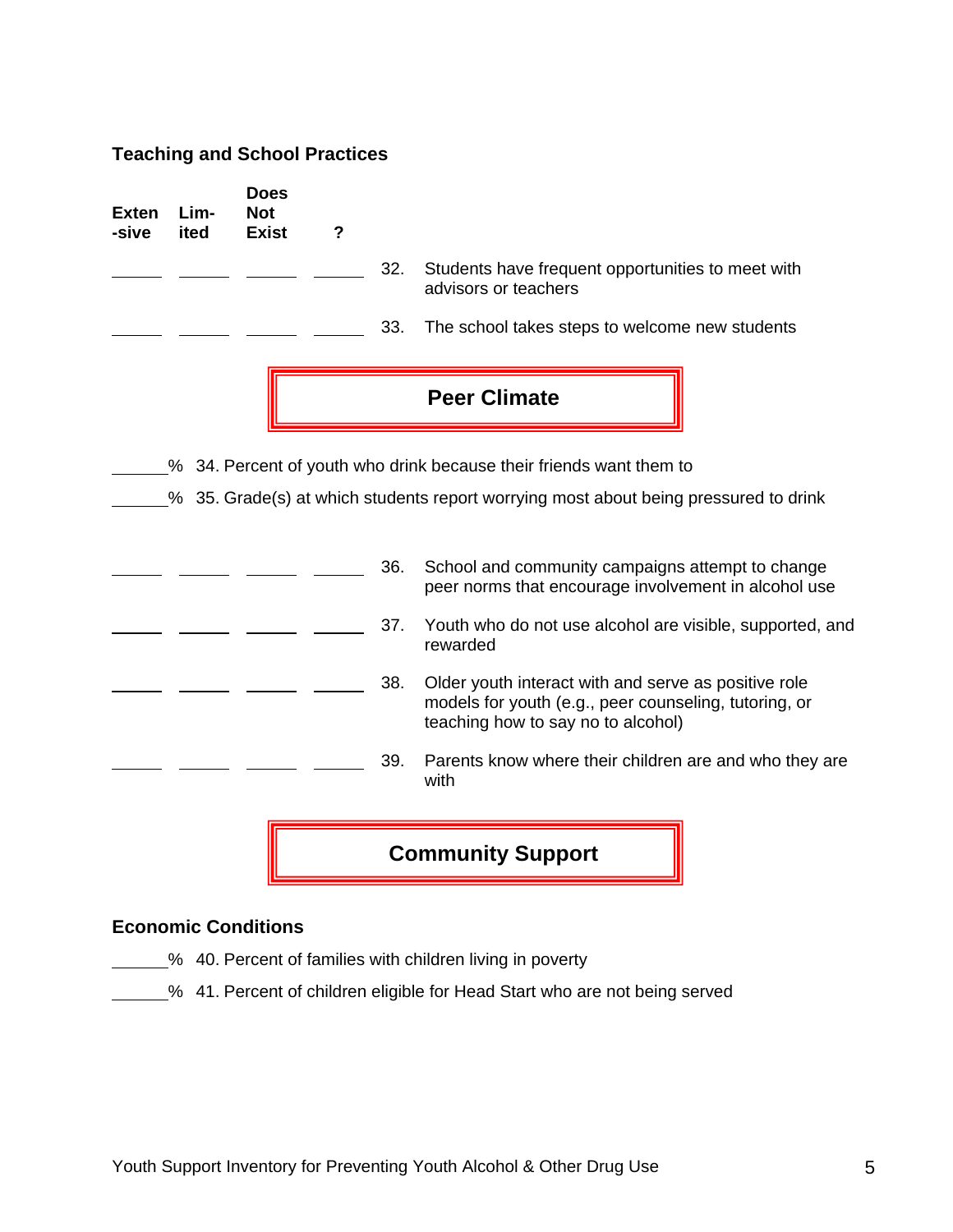| <b>Exten</b><br>-sive | Lim-<br>ited          | <b>Does</b><br><b>Not</b><br><b>Exist</b> | $\boldsymbol{?}$ |     |                                                                                            |
|-----------------------|-----------------------|-------------------------------------------|------------------|-----|--------------------------------------------------------------------------------------------|
|                       |                       |                                           |                  | 42. | Opportunities exist for poor children in the community                                     |
|                       | <b>Neighborliness</b> |                                           |                  |     |                                                                                            |
|                       |                       |                                           |                  | 43. | People know each other and help each other out                                             |
|                       |                       | <b>Community Norms/Policies</b>           |                  |     |                                                                                            |
|                       |                       | it seem like a "cool" thing to do         |                  |     | % 44. Percent of students who think youth drink because people admire or look up to make   |
|                       |                       |                                           |                  | 45. | Alcohol is difficult for youth to acquire                                                  |
|                       |                       |                                           |                  | 46. | Adults in the community consistently discourage use of<br>alcohol                          |
|                       |                       |                                           |                  | 47. | Adults in the community provide positive role models<br>regarding alcohol use              |
|                       |                       |                                           |                  | 48. | Laws regarding underage drinking are consistently and<br>fairly enforced                   |
|                       |                       |                                           |                  | 49. | Laws regarding selling alcohol to minors are consistently<br>and fairly enforced           |
|                       |                       |                                           |                  | 50. | Efforts exist to counteract the media portrayal of alcohol<br>as attractive and widespread |

### **Community Prevention Efforts**

51. Percent of seventh graders who report consuming alcohol at least once a month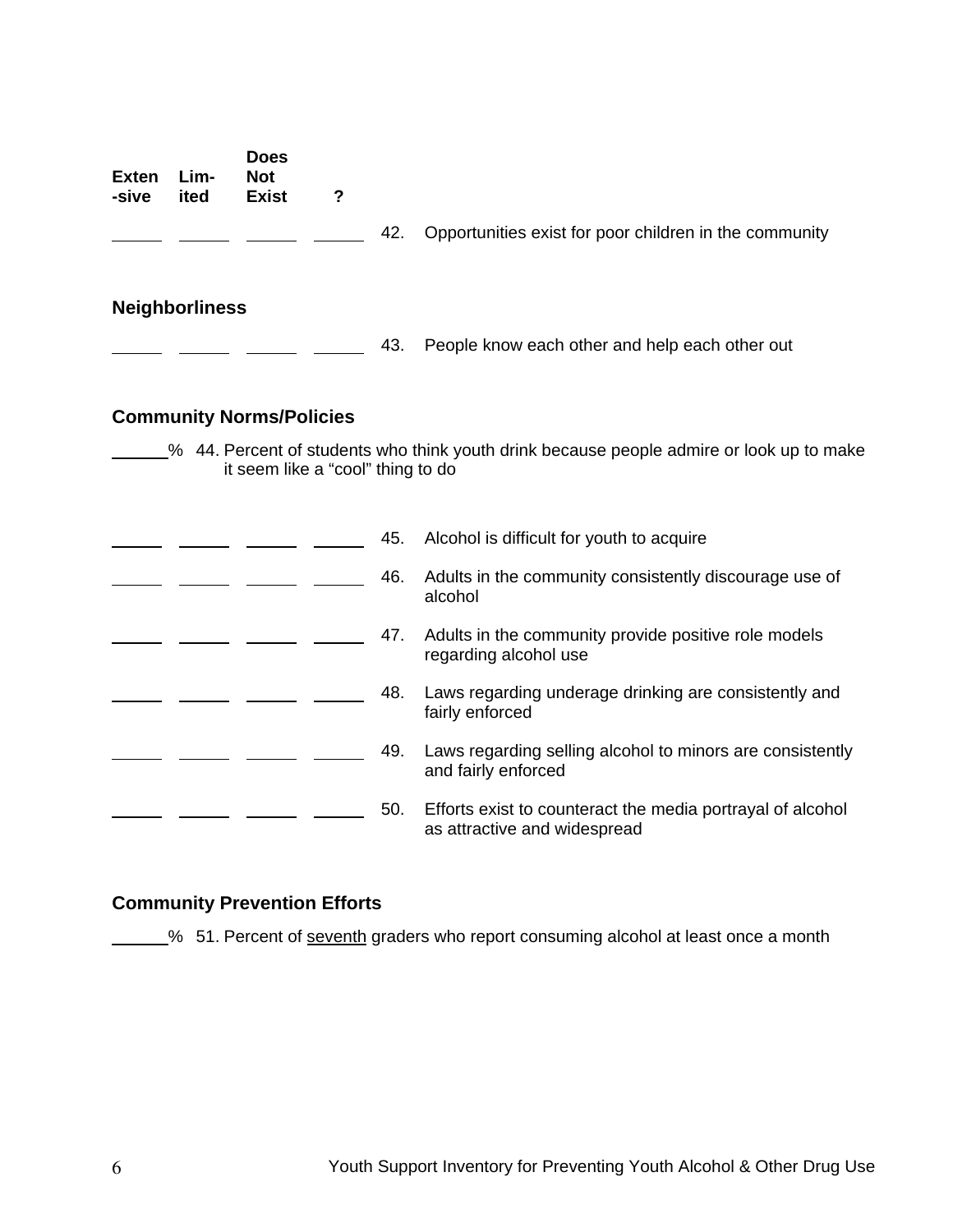| Exten<br>-sive | Lim-<br>ited | <b>Does</b><br><b>Not</b><br><b>Exist</b> | ?   |                                                                                         |
|----------------|--------------|-------------------------------------------|-----|-----------------------------------------------------------------------------------------|
|                |              |                                           | 52. | Clubs or efforts exist to encourage academic, athletic,<br>artistic, or other interests |
|                |              |                                           | 53. | Prevention programs for students begin early before<br>students begin using alcohol     |
|                |              |                                           |     | <b>Meaningful Youth Roles</b>                                                           |

% 54. Percent of young people in the community who report involvement in community activities (i.e., dances, sporting events, and clubs)

#### **Recreational/Educational Opportunities**

|                                    | 55. | Opportunities exist for high-risk youth to have fun without<br>alcohol                                                                                  |
|------------------------------------|-----|---------------------------------------------------------------------------------------------------------------------------------------------------------|
|                                    | 56. | Recreational activities exist that involve risk and are<br>incompatible with alcohol use (i.e., wilderness treks, rope<br>climbing, water skiing, etc.) |
|                                    | 57. | Positive ways exist for youth to show their independence<br>and demonstrate their maturity                                                              |
|                                    | 58. | Students have the opportunity to learn such skills as<br>decision-making, assertiveness, stress management, and<br>refusal skills                       |
| <b>Preparation for Adult Roles</b> |     |                                                                                                                                                         |
|                                    | 59. | Youth develop meaningful personal relationships with<br>adults in the community                                                                         |
|                                    | 60. | Youth have the opportunity to engage in community<br>service that they perceive as useful and important                                                 |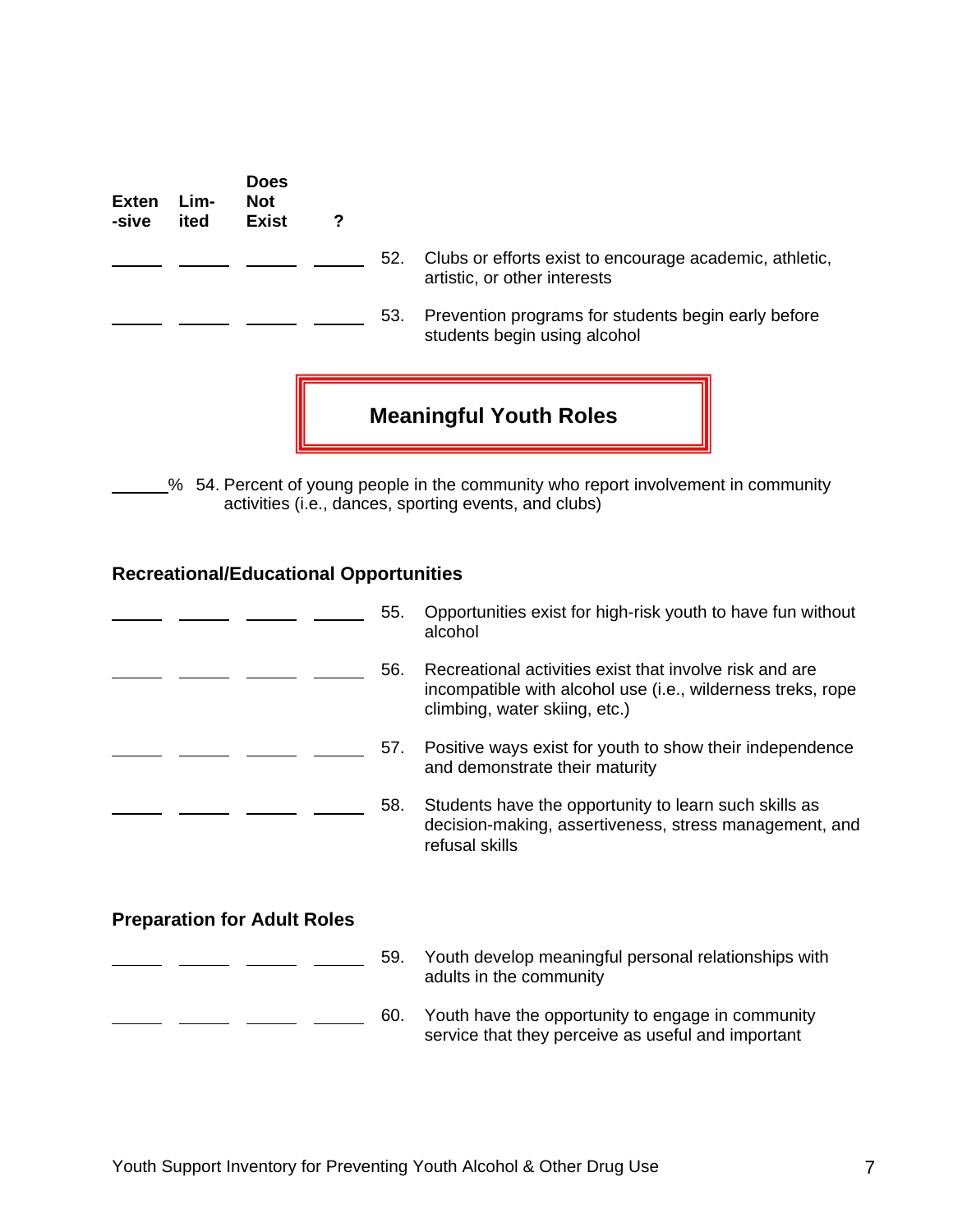**Exten Lim--sive ited Does Not Exist ?**  61. Adolescents have the opportunity to learn the skills required for responsible roles such as parenting, employment, participating in government and being a good citizen **Religious Opportunities**  % 62. Percent of young people who attend church services or participate in other church activities (i.e. choir, religious classes, and church youth groups) <sup>1</sup> [63. Organized religious activities are available for youth **Equal Opportunities Exist for Youth**  % 64. Percent of youth who report, "When I am an adult, I will have a good chance of getting an occupation that is good, steady, and dependable" 65. All youth receive equal encouragement to pursue a good job or higher education **The Adolescent Work Place**  % 66. Percent of freshman and sophomores working 10 to 19 hours per week % 67. Percent of juniors and seniors working more than 20 hours weekly Copyright © 1999 by the University of Wisconsin Board of Regents. Do not copy without permission from the authors. Developed by Karen Bogenschneider, UW-Madison/Extension, 1990; Revised 1991, 1992, 1993, 1994, 1999. To reprint, contact Professor Karen Bogenschneider at (608) 262-4070.

#### **Citation Information:**

Bogenschneider, K., & Mills, J. (1999). *Youth Support Inventory for Preventing Youth Alcohol and Other Substance Use.* (Wisconsin Youth Futures Technical Report No. 19, 8 pgs.). Madison, WI: University of Wisconsin-Madison/Extension.